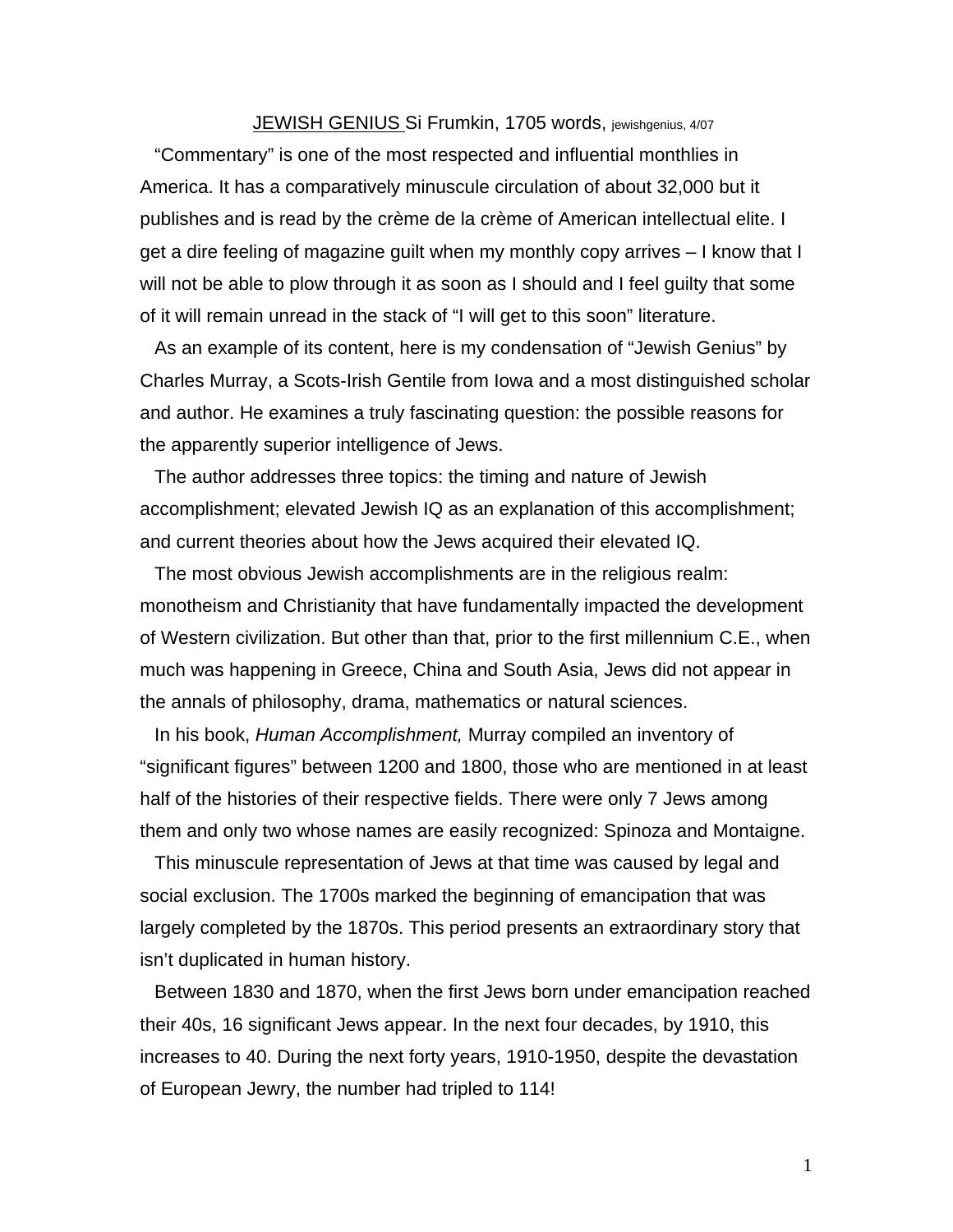Between 1870 and 1950, in proportion to their numbers in the population, Jews were represented 4 times more than would be expected in literature, 5 times in music and visual arts, 6 times in chemistry, 8 times in biology, 9 times in physics, 12 times in mathematics and 14 in philosophy.

Jews who are just two-tenths of 1% of the world's population won 14% of Nobel Prizes in the first half of the  $20^{th}$  century, 29% in the  $2^{nd}$  half, and, so far, 32% in the  $21<sup>st</sup>$  century.

 Why is this happening? Since the first samples were measured, Jews have been found to have unusually high IQ scores. The numbers are not totally reliable but it is usually accepted that 110 is a useful mean number. Given the standard deviation of 15, this means that the proportion of Jews with IQs of 140 or higher is somewhere around 6 times the proportion of everyone else.

The imbalance is even greater for higher IQ's. In 1954, in New York schools, 28 children with IQs 170 or higher were identified. 24 of the 28 were Jews.

Exceptional intelligence is not enough to guarantee exceptional achievement. There are other factors but intelligence is probably the most indispensable one. A randomly selected Jew has a much higher probability of possessing exceptional intelligence than a randomly selected member of any other ethnic or national group.

All of the above is scientific fact, but there is much disagreement about how and when this elevated IQ came about.

Genetics are an important factor. High income, presence of books, parental influence are less so. It is known that children adopted at birth do not achieve the IQ predicted by their parents' IQ. There are indications that Gentile children brought up by Jews will not assume Jewish intelligence and that, therefore, there is something in Jewish genes that is responsible.

Two popular explanations for the Jewish "smart" genes are the selection by persecution when only the smartest Jews survived, and marrying for brains – scholars and children of scholars were desirable spouses. The problem here is that rabbinic knowledge and commitment to Judaism could not be factors in surviving mob violence. On the contrary, the most successful and visible people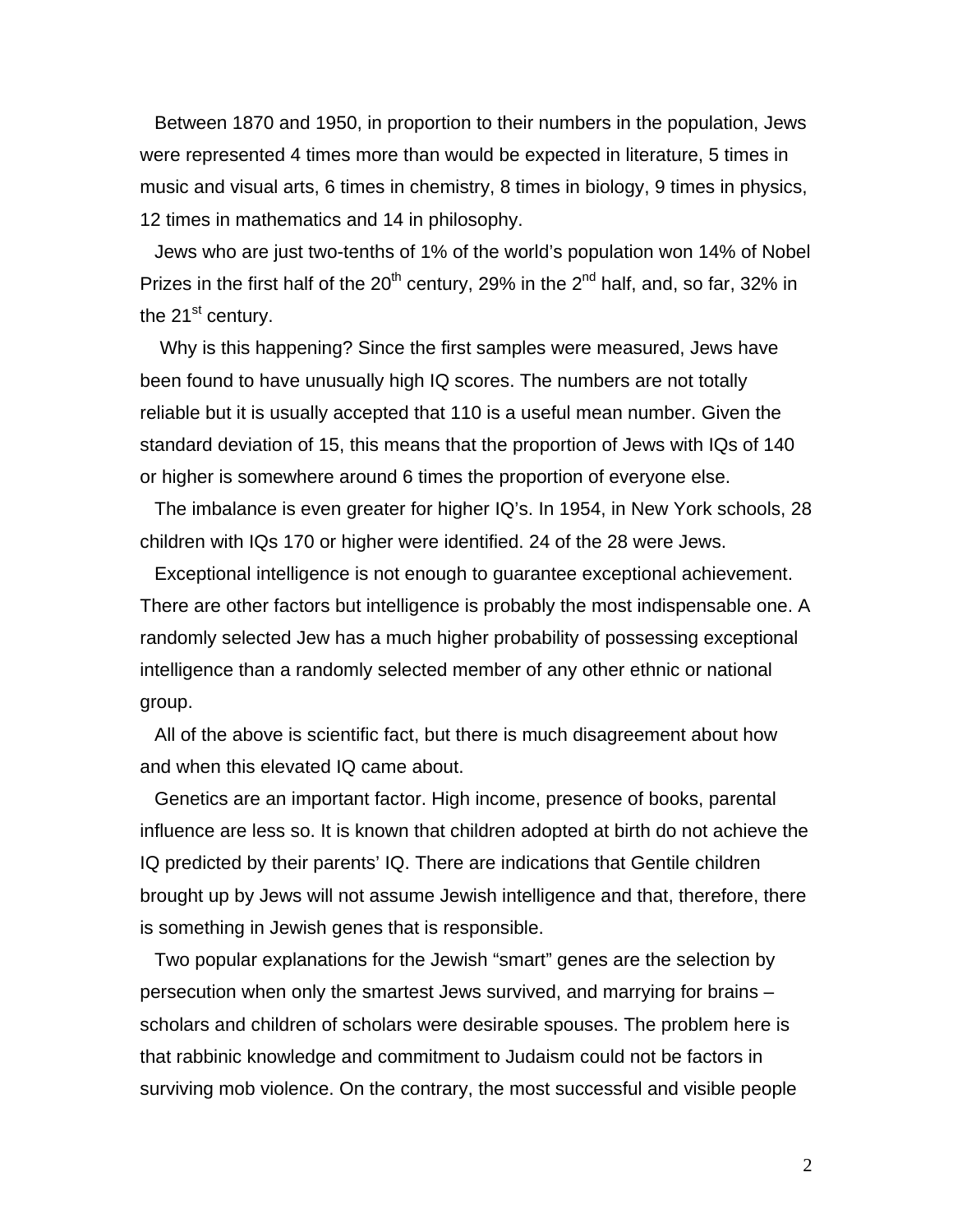would probably be more likely to be targeted. Gypsies were persecuted for centuries without developing superior intelligence.

Marrying for brains is also problematic: it seems that rich merchants were often quite reluctant to entrust their daughters to penniless and unworldly scholars whose reasoning ability was remote from practical intelligence.

In 2006, a major study of Jewish intelligence found that elevated Jewish IQ is confined to Ashkenazi Jews of Northern and Central Europe, and developed from 800 to about 1600 C.E.

The authors concluded that occupational selection was the key factor in Jewish intelligence. From 800 C.E. European Jews were restricted to occupations in trade, finance and sales where intelligence is a factor. The occupation of non-Jews was primarily farming where less intelligence was required. Jewish economic success produced lower infant mortality and a strong selection for traits that were needed in Jewish trades. In addition, there was little intermarriage with non-Jews and no "contamination" of the gene pool.

Sephardi and Oriental Jews were also engaged in urban occupations. But there is evidence that they were more concentrated in craft trades that did not stress intelligence. Thus elevated intelligence did not develop – contemporary tests in Israel indicate that the IQs of non-European Jews are roughly similar to those of Gentiles.

Here is a quote from this study:

*The suggested selective process explains the pattern of mental abilities in Ashkenazi Jews: high verbal and mathematical ability but relatively low spatiovisual ability. Verbal and mathematical talent helped medieval businessmen succeed, while spatio-visual abilities were irrelevant.* 

Murray presents a challenge to this, otherwise reasonable, hypothesis: Jews who remained in the Islamic world showed an extremely high level of accomplishment in the beginning of the second millennium. These were not Ashkenazim, who were still largely excluded from intellectual pursuits, but Sephardim in the Iberian Peninsula, Baghdad and other Islamic centers. After being expelled in the late 1400s, Sephardic Jews rose to distinction in many of the countries they settled in. Some historians trace the decline of Spain and the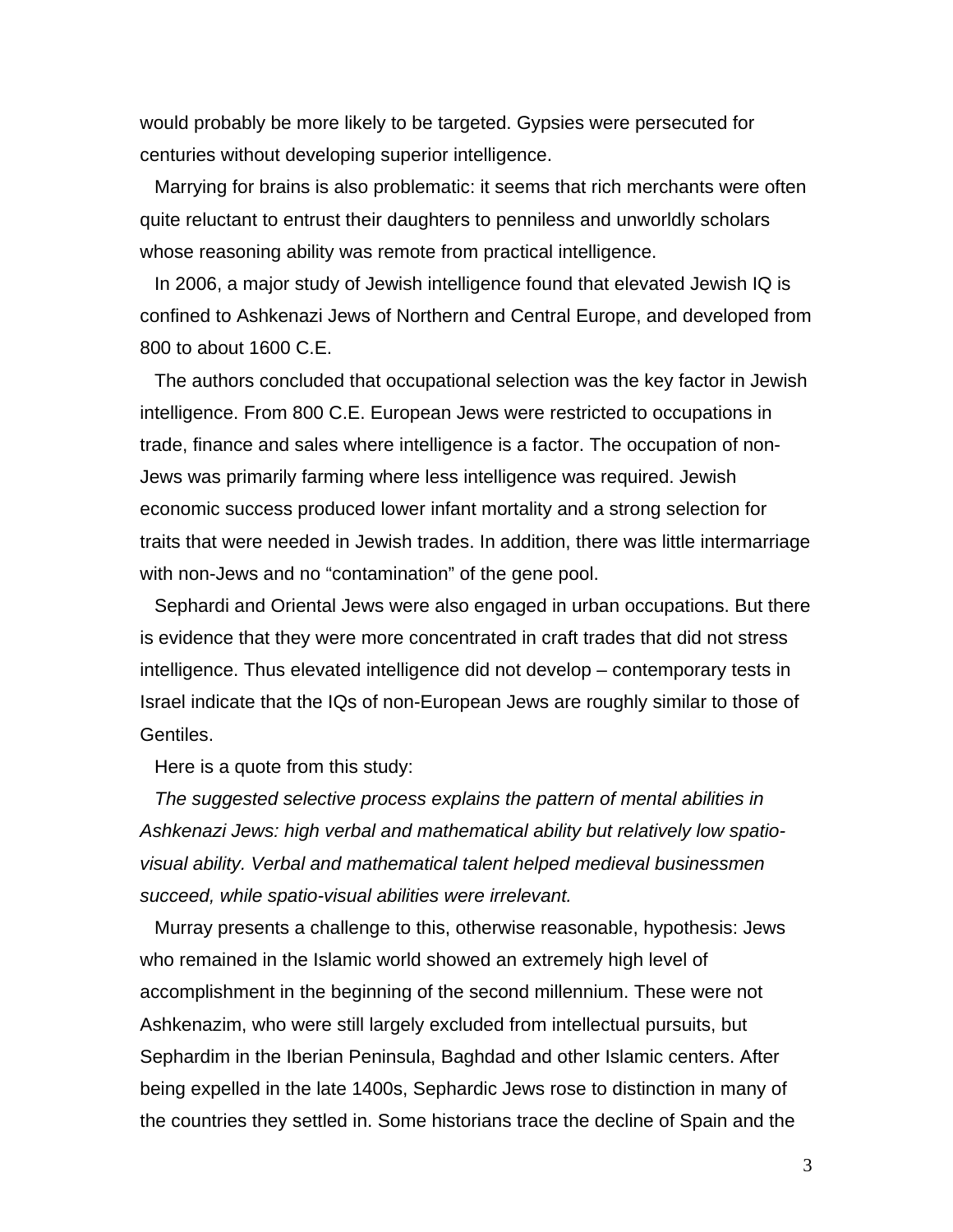rise of the Netherlands to the Jewish migration from one to the other. In England as well, descendants of Sephardis made major contributions – Benjamin Disraeli is just one example.

Murray's explanation for the currently lower Sephardi and higher Ashkenazi IQs is that the Jews, circa 1000 C.E., had higher intelligence everywhere but that it was subsequently elevated even more among the Ashkenazim while declining among the Sephardim. He suggests that DNA testing would find that the Ashkenazi Jews who are closest to the Sephardim of Spain's Golden Age have an elevated mean IQ, not much lower than the Ashkenazi IQ.

Murray also suggests that some of the elevation in Jewish intelligence occurred because of the shift in ancient Judaism from a rite-based to a learning-based religion. He points out that all scholars agree that about 80-90 % of all Jews were farmers at the beginning of the Common Era but that only 10-20% were farmers by the year 1000 C.E. Furthermore, this didn't happen because Jews were prevented from farming – the same transition from farming to urban life occurred among Jews who were free to own land and work in agriculture. Murray suggests that the shift was caused in 64 C.E. by an edict by Palestinian sage, Joshua ben Gamla, who mandated universal schooling for all males starting at the age of six. The ordinance was overwhelmingly implemented and the Jews, uniquely among all of the world's people, achieved almost universal male literacy and numeracy.

Education was an asset that was valuable in urban occupations but worthless in farming. Over the centuries this caused the Jewish shift to cities and to trade and sales.

Between the  $1<sup>st</sup>$  and  $6<sup>th</sup>$  centuries C.E., world Jewish population plummeted from about 4.5 million to 1.5 million or less. About 1 million Jews had been killed in Roman rebellions, others were forcibly converted, but that still leaves a huge number of Jews who simply disappeared. Where did they go? One reasonable explanation is that Jews who remained farmers derived no benefit from education and simply drifted away from Judaism. Another explanation is that with the destruction of the Temple, Judaism became a religion centered on prayer and study of the Torah at decentralized synagogues and study houses. Rabbis and teachers became leaders of the communities. All Jewish males, if they were to

4